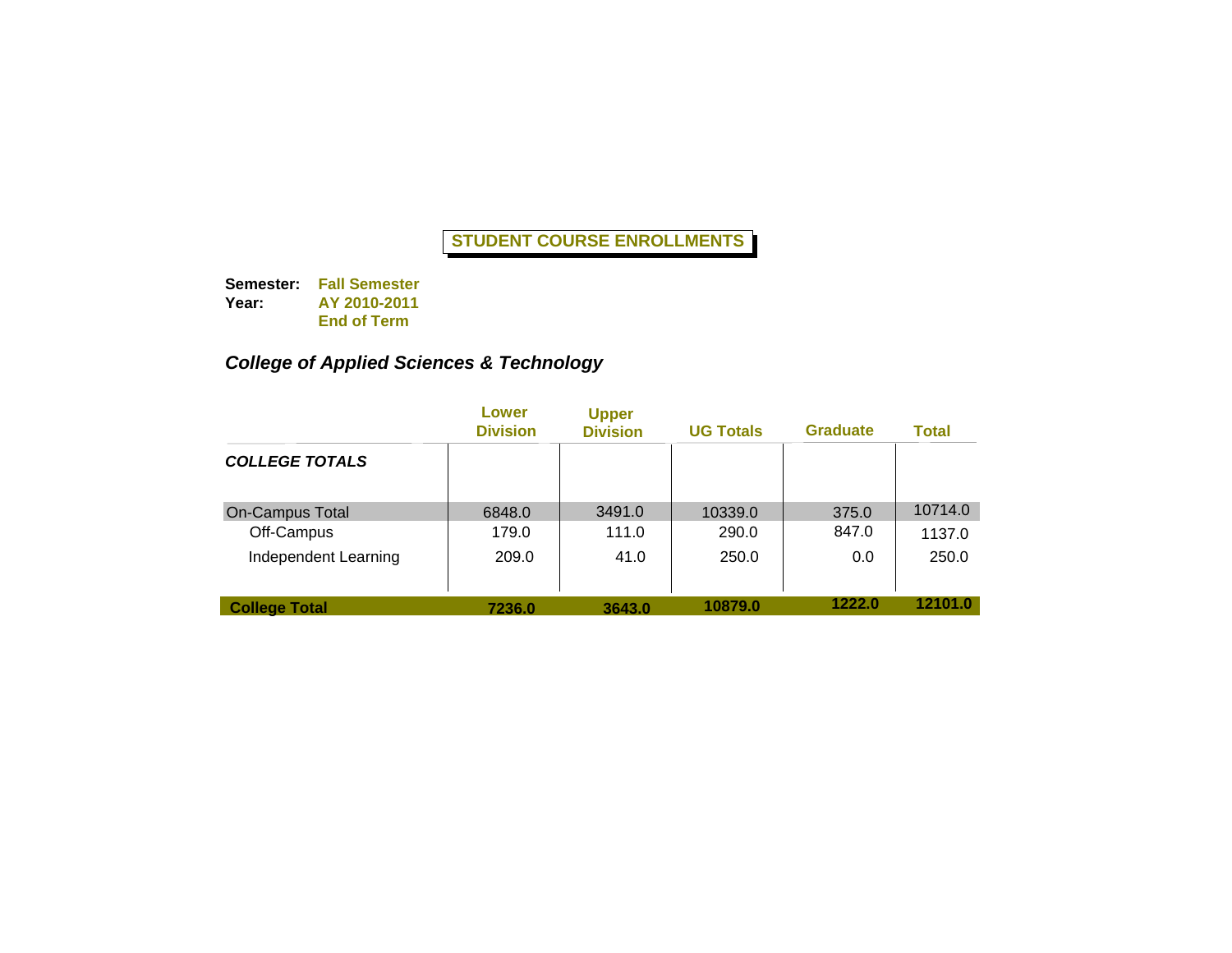**Semester: Fall Semester Year: AY 2010-2011 End of Term**

### *College of Architecture & Planning*

|                        | Lower<br><b>Division</b> | <b>Upper</b><br><b>Division</b> | <b>UG Totals</b> | <b>Graduate</b> | Total  |
|------------------------|--------------------------|---------------------------------|------------------|-----------------|--------|
| <b>COLLEGE TOTALS</b>  |                          |                                 |                  |                 |        |
| <b>On-Campus Total</b> | 1037.0                   | 958.0                           | 1995.0           | 629.0           | 2624.0 |
| Off-Campus             | 0.0                      | 0.0                             | 0.0              | 55.0            | 55.0   |
| Independent Learning   | 0.0                      | 0.0                             | 0.0              | 0.0             | 0.0    |
| <b>College Total</b>   | 1037.0                   | 958.0                           | 1995.0           | 684.0           | 2679.0 |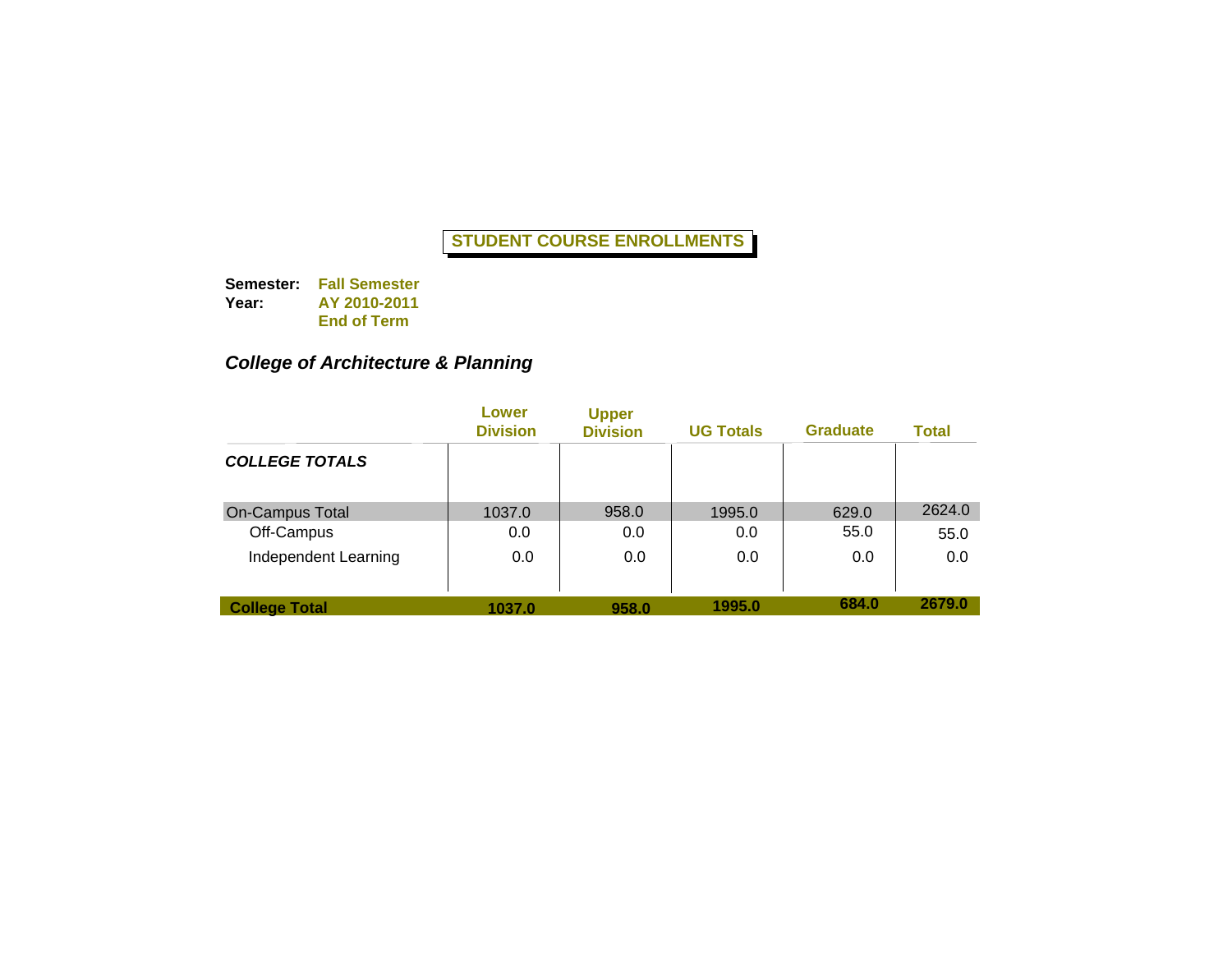**Semester: Fall Semester Year: AY 2010-2011 End of Term**

## *College of Business*

|                        | Lower<br><b>Division</b> | <b>Upper</b><br><b>Division</b> | <b>UG Totals</b> | <b>Graduate</b> | <b>Total</b> |
|------------------------|--------------------------|---------------------------------|------------------|-----------------|--------------|
| <b>COLLEGE TOTALS</b>  |                          |                                 |                  |                 |              |
| <b>On-Campus Total</b> | 5318.0                   | 3608.0                          | 8926.0           | 338.0           | 9264.0       |
| Off-Campus             | 1288.0                   | 349.0                           | 1637.0           | 310.0           | 1947.0       |
| Independent Learning   | 293.0                    | 23.0                            | 316.0            | 2.0             | 318.0        |
| <b>College Total</b>   | 6899.0                   | 3980.0                          | 10879.0          | 650.0           | 11529.0      |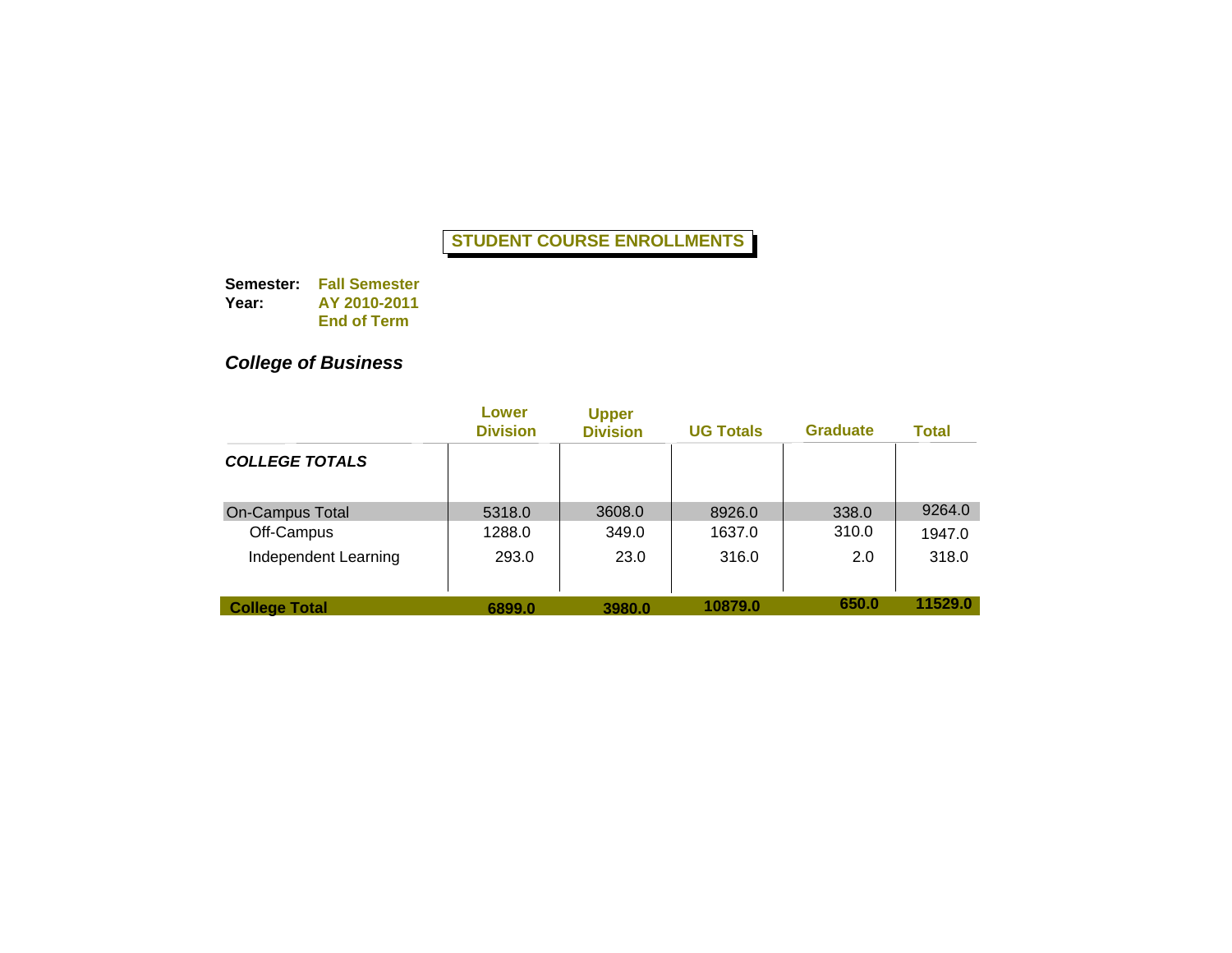**Semester: Fall Semester Year: AY 2010-2011 End of Term**

### *College of Communication, Information, & Media*

|                        | Lower<br><b>Division</b> | <b>Upper</b><br><b>Division</b> | <b>UG Totals</b> | <b>Graduate</b> | Total  |
|------------------------|--------------------------|---------------------------------|------------------|-----------------|--------|
| <b>COLLEGE TOTALS</b>  |                          |                                 |                  |                 |        |
| <b>On-Campus Total</b> | 5113.0                   | 2402.0                          | 7515.0           | 577.0           | 8092.0 |
| Off-Campus             | 269.0                    | 51.0                            | 320.0            | 46.0            | 366.0  |
| Independent Learning   | 61.0                     | 3.0                             | 64.0             | 0.0             | 64.0   |
| <b>College Total</b>   | 5443.0                   | 2456.0                          | 7899.0           | 623.0           | 8522.0 |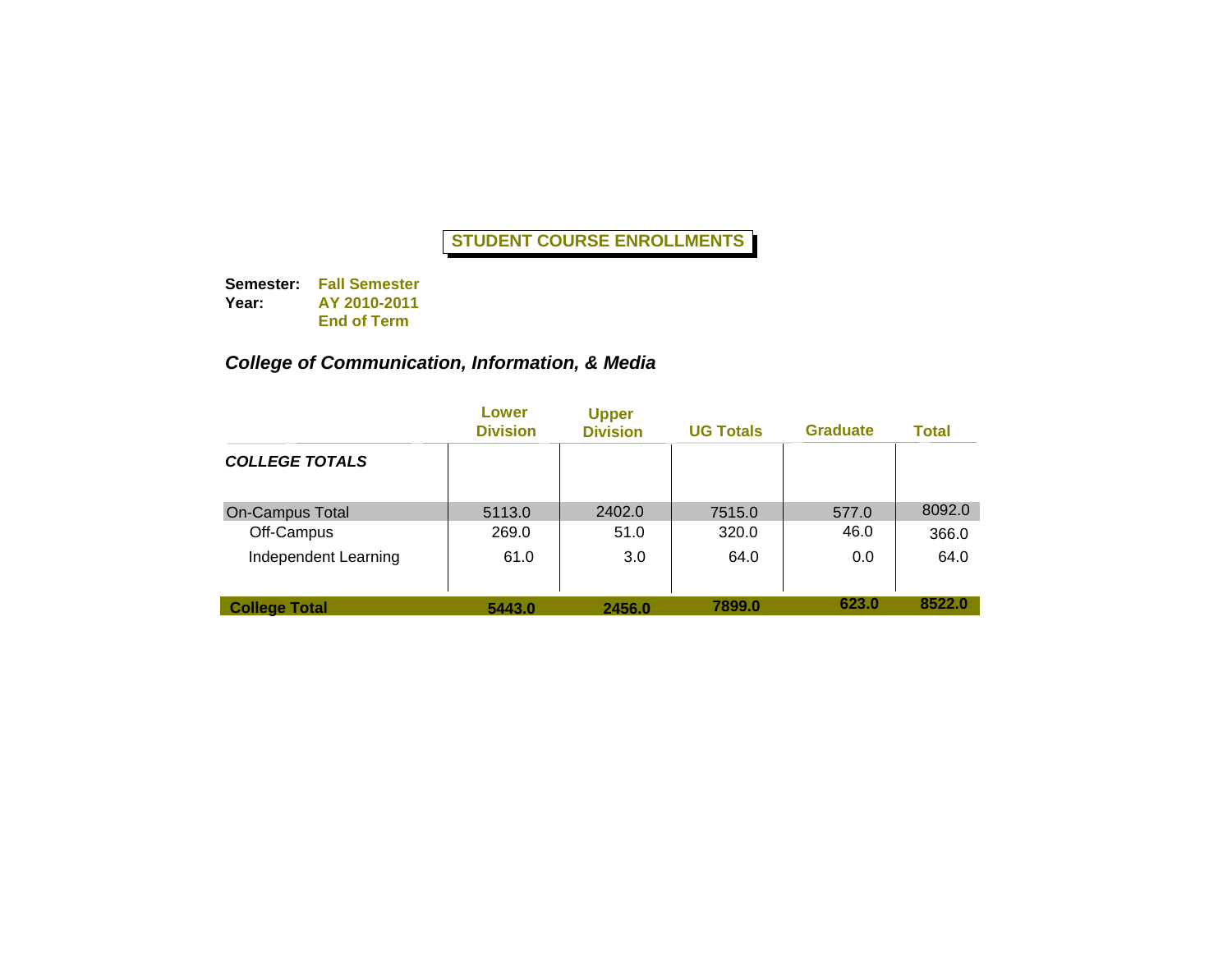**Semester: Fall Semester Year: AY 2010-2011 End of Term**

## *College of Fine Arts*

|                        | Lower<br><b>Division</b> | <b>Upper</b><br><b>Division</b> | <b>UG Totals</b> | <b>Graduate</b> | Total  |
|------------------------|--------------------------|---------------------------------|------------------|-----------------|--------|
| <b>COLLEGE TOTALS</b>  |                          |                                 |                  |                 |        |
| <b>On-Campus Total</b> | 6320.0                   | 2695.0                          | 9015.0           | 357.0           | 9372.0 |
| Off-Campus             | 188.0                    | 1.0                             | 189.0            | 0.0             | 189.0  |
| Independent Learning   | 135.0                    | 0.0                             | 135.0            | 0.0             | 135.0  |
| <b>College Total</b>   | 6643.0                   | 2696.0                          | 9339.0           | 357.0           | 9696.0 |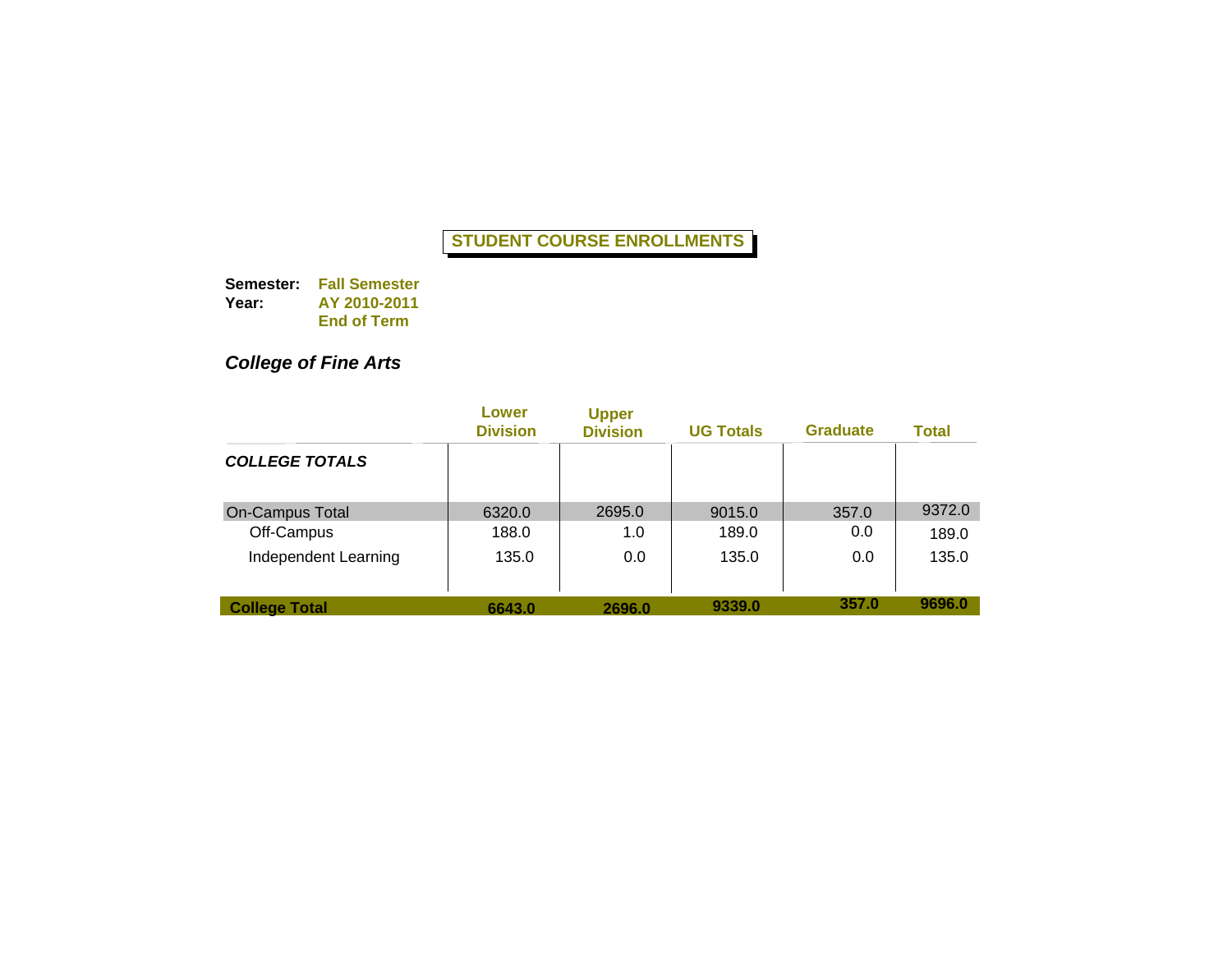**Semester: Fall Semester Year: AY 2010-2011 End of Term**

### *College of Sciences and Humanities*

|                        | Lower<br><b>Division</b> | <b>Upper</b><br><b>Division</b> | <b>UG Totals</b> | <b>Graduate</b> | Total   |
|------------------------|--------------------------|---------------------------------|------------------|-----------------|---------|
| <b>COLLEGE TOTALS</b>  |                          |                                 |                  |                 |         |
| <b>On-Campus Total</b> | 34786.0                  | 8654.0                          | 43440.0          | 1975.0          | 45415.0 |
| Off-Campus             | 3209.0                   | 469.0                           | 3678.0           | 85.0            | 3763.0  |
| Independent Learning   | 1369.0                   | 224.0                           | 1593.0           | 0.0             | 1593.0  |
| <b>College Total</b>   | 39364.0                  | 9347.0                          | 48711.0          | 2060.0          | 50771.0 |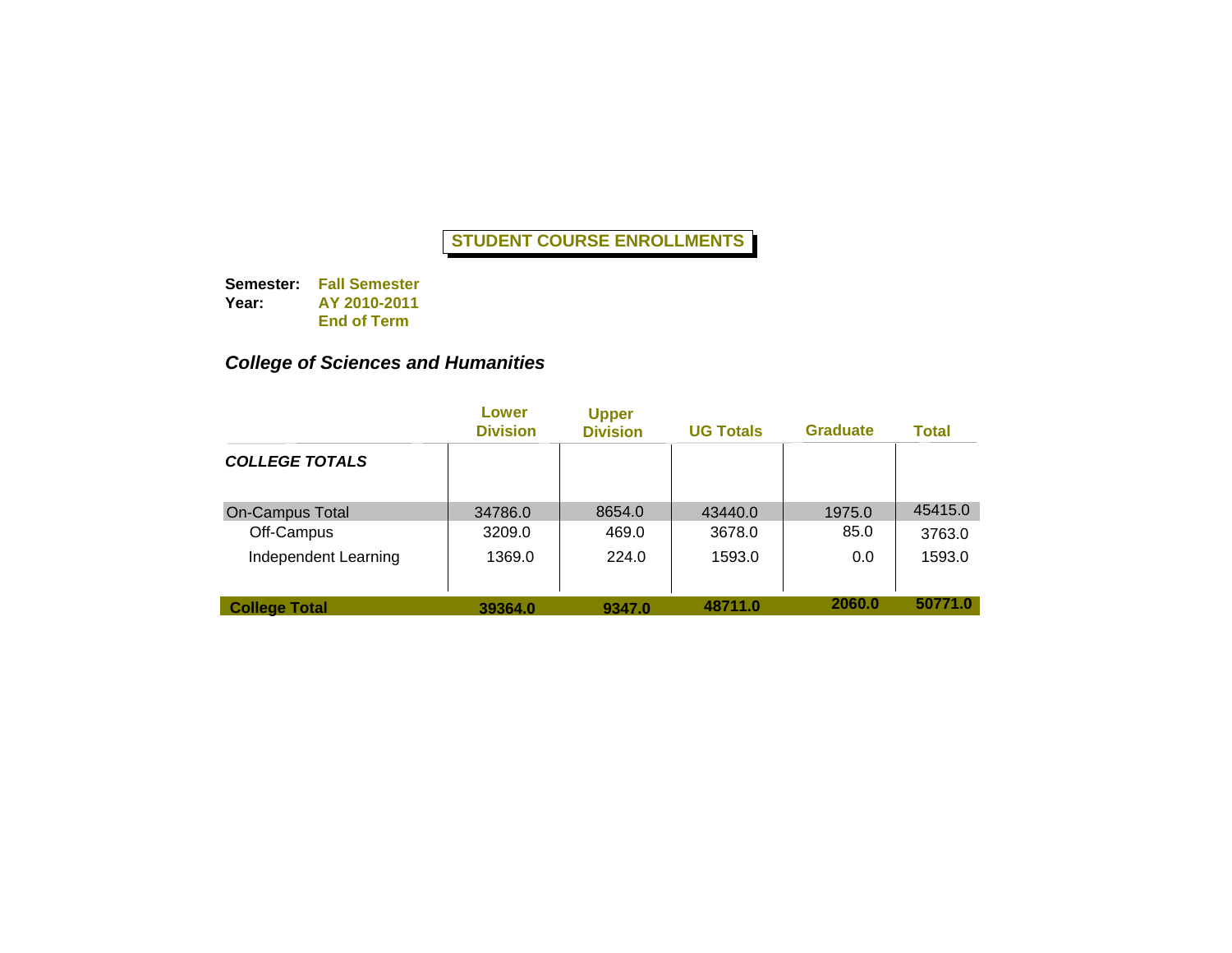**Semester: Fall Semester Year: AY 2010-2011 End of Term**

## *Interdepartmental*

|                        | Lower<br><b>Division</b> | <b>Upper</b><br><b>Division</b> | <b>UG Totals</b> | <b>Graduate</b> | Total |
|------------------------|--------------------------|---------------------------------|------------------|-----------------|-------|
| <b>COLLEGE TOTALS</b>  |                          |                                 |                  |                 |       |
| <b>On-Campus Total</b> | 673.0                    | 121.0                           | 794.0            | 104.0           | 898.0 |
| Off-Campus             | 1.0                      | 6.0                             | 7.0              | 9.0             | 16.0  |
| Independent Learning   | 0.0                      | 0.0                             | 0.0              | 0.0             | 0.0   |
| <b>College Total</b>   | 674.0                    | 127.0                           | 801.0            | 113.0           | 914.0 |